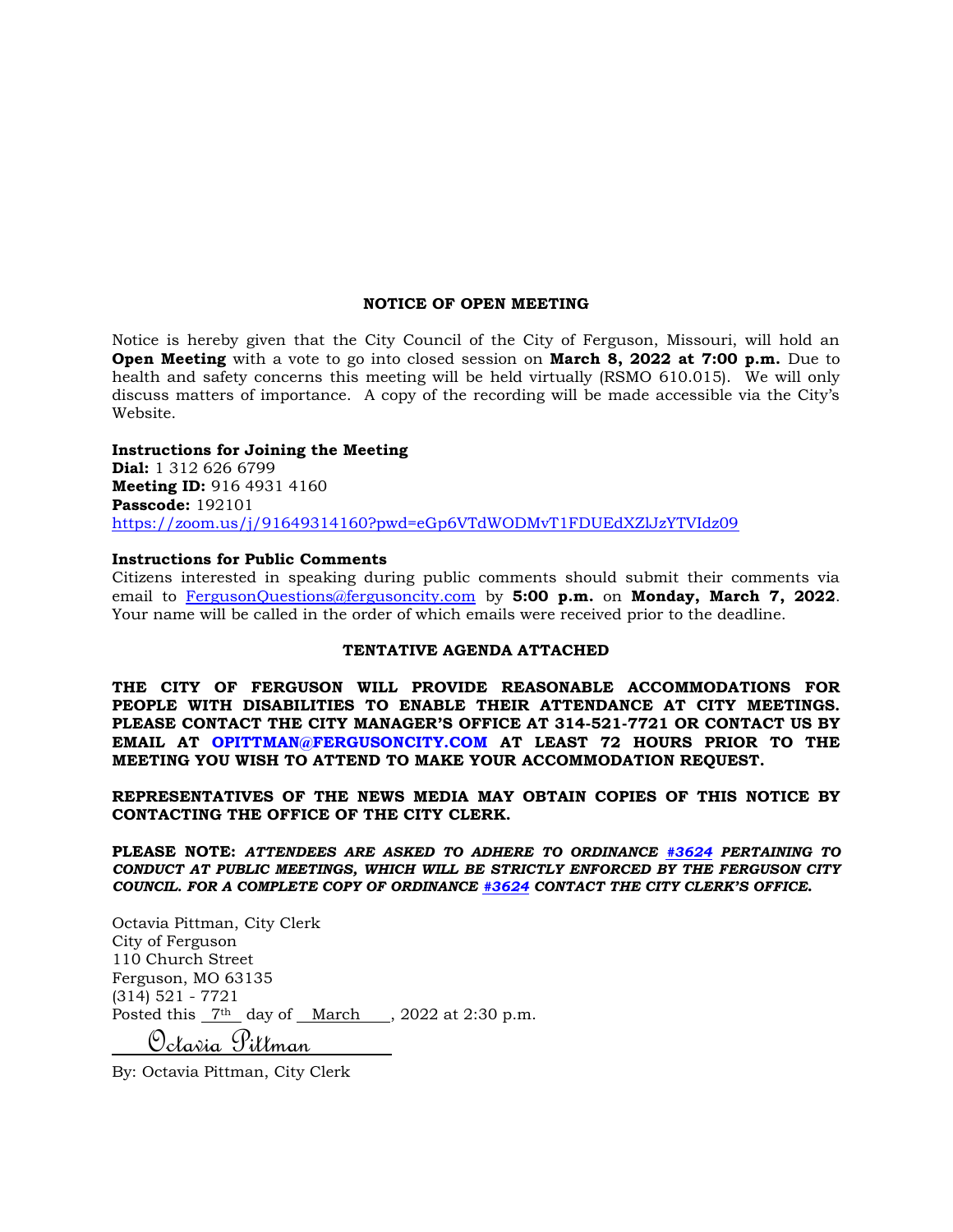## **CITY OF FERGUSON CITY COUNCIL MEETING MARCH 8, 2022 TENTATIVE AGENDA**

## **1. OPENING CEREMONIES**

- **a.** Call To Order
- **b.** Silent Prayer
- **c.** Pledge Of Allegiance To The American Flag
- **d.** Roll Call

## **2. PUBLIC COMMENTS**

## **3. MANAGER'S REPORT**

- **a.** COVID-19 Update **Chief John Hampton**
- **b.** Community Policing Update **Chief Frank McCall**

## **4. SPECIAL PRESENTATION**

- **a.** Parks Master Plan **Vireo**
- **b.** Business License Review For Cousins Market (929 Airport Road)

## **5. PUBLIC HEARING**

## **6. CONSENT AGENDA**

## **a. CITY COUNCIL MEETING MINUTES**

- **i.** Special Meeting Minutes:
- **ii.** Regular Meeting Minutes:

# **b. BOARD/COMMISSION MEETING MINUTES**

- **i.** Civilian Review Board: [January 10, 2022](https://www.fergusoncity.com/DocumentCenter/View/5657/FCRB-Open-Meeting-Minutes-01102022)
- **ii.** Farmers Market Commission: [November 17, 2021](https://www.fergusoncity.com/DocumentCenter/View/5659/Farmers-Market-Minutes-11-17-21)
- **iii.** FNIP: <u>December 7, 2021</u>
- iv. Redistricting Commission: [December 30, 2021](https://www.fergusoncity.com/DocumentCenter/View/5663/Redistrict-MINUTES-123021)

### **c. APPOINTMENTS**

### **d. REQUESTS**

**i.** Liquor License – Déjà Vu II (3156 Pershall Rd)

### **e. PROCLAMATIONS**

### **7. RESOLUTIONS**

- **a. [Resolution No. 2022-09](https://www.fergusoncity.com/DocumentCenter/View/5658/Resolution-No-2022-09-9315-W-Florissant-Rd-Demo)** A Resolution Selecting A Contractor For The Demolition Of 9315 W. Florissant Road, Awarding The Contract To Said Contractor, And Authorizing The City Manager To Execute The Contract On Behalf Of The City
- **b. [Resolution No. 2022-10](https://www.fergusoncity.com/DocumentCenter/View/5660/Resolution-No-2022-10-GREENS-HVAC-system-at-city-hall)** A Resolution Authorizing The City Manager To Execute A Contract Between The City Of Ferguson And Greens HVAC To Replace The Heating And Cooling System At City Hall
- **c. [Resolution No. 2022-11](https://www.fergusoncity.com/DocumentCenter/View/5661/2022-11-Republic-Waste)** A Resolution Of The City Of Ferguson, Missouri, Authorizing The City Manager To Execute A Contract With Republic Services For Solid Waste Collection